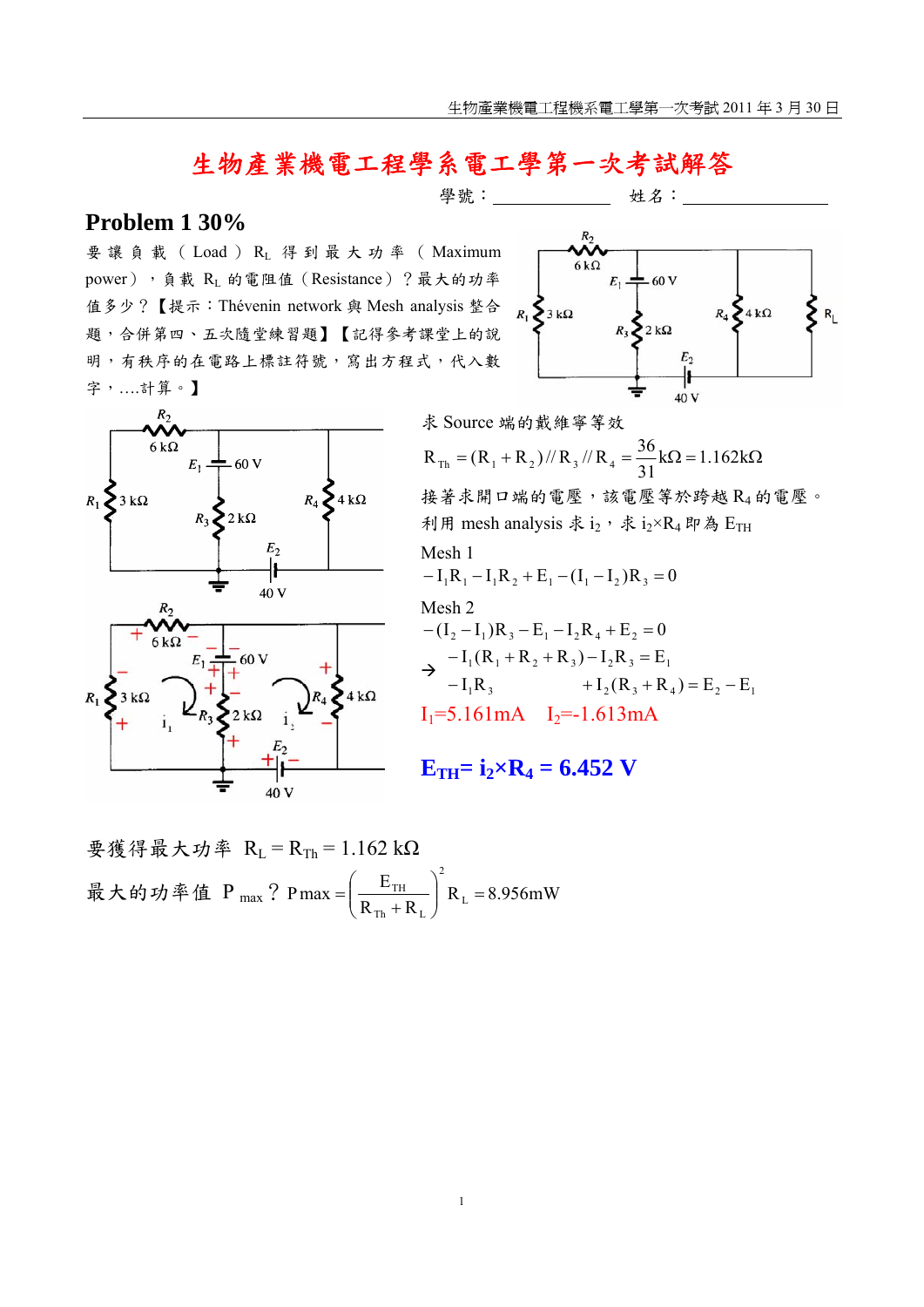## **Problem 2 30%**

求流經  $R_1 \cdot R_3 \cdot R_5$ 的電流,並指出電流流向 (建議利用 Nodal analysis)。【記得參考課堂上的說明, 有秩序的在電路上標註符號,寫出方程式,代入數字,...計算。】



Node 1  

$$
-\frac{V_1}{R_1} - \frac{V_1 - V_2}{R_2} - I_1 = 0
$$

Node 2  
\n
$$
\frac{V_1 - V_2}{R_2} + I_1 - \frac{V_2}{R_3} - \frac{V_2 - V_3}{R_4} + I_2 = 0
$$

Node 3  
\n
$$
\frac{V_2 - V_3}{R_4} - I_2 - \frac{V_3}{R_5} = 0
$$
\n
$$
V_1 \left( \frac{1}{R_1} + \frac{1}{R_2} \right) - V_2 \left( \frac{1}{R_2} \right) = -I_1
$$
\n
$$
\Rightarrow -V_1 \left( \frac{1}{R_2} \right) + V_2 \left( \frac{1}{R_2} + \frac{1}{R_3} + \frac{1}{R_4} \right) - V_3 \left( \frac{1}{R_4} \right) = I_1 + I_2
$$
\n
$$
V_2 \left( \frac{1}{R_4} \right) - V_3 \left( \frac{1}{R_4} + \frac{1}{R_5} \right) = I_2
$$
\n1.125mS·V<sub>1</sub> − 0.125mS·V<sub>2</sub> + 0 = −5mA  
\n⇒ −0.125mS·V<sub>1</sub> + 0.725mS·V<sub>2</sub> − 0.1mS·V<sub>3</sub> = 13mA  
\n0.1mS·V<sub>2</sub> − 0.35mS·V<sub>3</sub> = 8mA  
\n⇒ **V**<sub>1</sub> = −2.791V   **V**<sub>2</sub> =14.884V   **V**<sub>3</sub> = −18.645V  
\n**ત \*, % R**<sub>1</sub> **é h ® h h ® h h W**<sub>3</sub> = 0.18.645V  
\n**h h W W**<sub>3</sub> **W**<sub>4</sub> = 0.1442 mA   **h W W W W W W W W W W W W W W W W**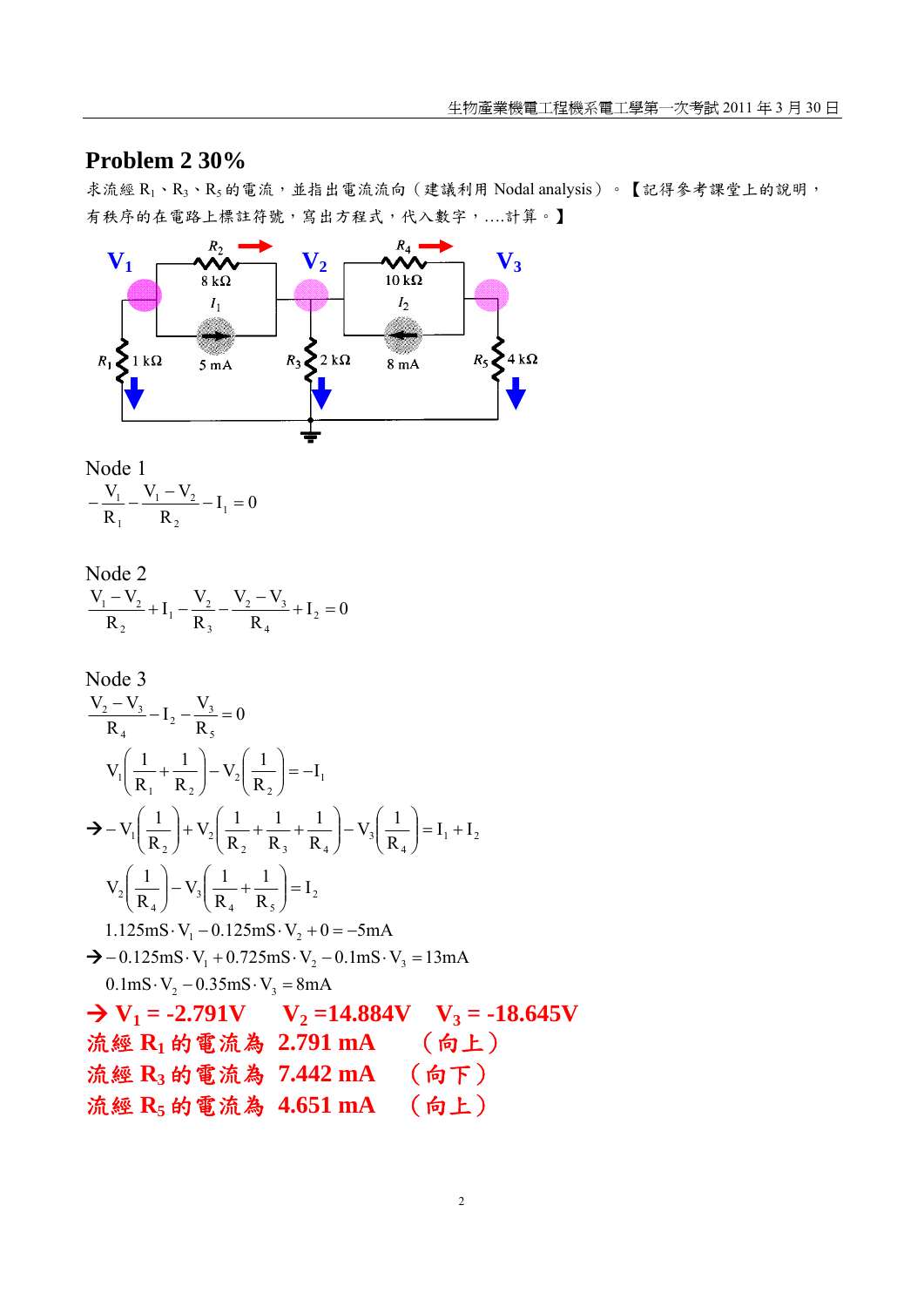### **Problem 3 30%**

1. 有一個連接負載 (Load) 的未知電路 (Unknown network)。請說明如何利用伏特計(Voltmeter)、電 流計(Ammeter)來決定未知電路的電阻值 R?說明 時請把未知電路與伏特計、電流計的連接關係用圖形 表示。為了讓大家使用的符號一致,以 Vo表示伏特計 測得的電壓,以 IC表示電流計測得的電流。



2.如果這個伏特計並非理想伏特計,而是具有內部電阻 RvM、電流計也非理想電流計,而是具有內部電 阻  $R_{AM}$ ,若伏特計測得的電壓是  $V_0$ , 電流計測得的電流是  $I_C$ , 請表示未知電路的電阻值  $R_M$ 。 3.請問在什麼條件下,R與 RM會最為接近。



未知電路的電阻值  $E_{TH} = V_o$   $I_N = I_c$   $\rightarrow$   $R = E_{TH}/I_N = V_o/I_c$ 

2.

$$
I_C = I_N \left(\frac{R_M}{R_{AM} + R_M}\right) \qquad V_O = E_{TH} \left(\frac{R_{VM}}{R_{VM} + R_M}\right)
$$

$$
I_N = I_C \left(\frac{R_{AM} + R_M}{R_M}\right) \qquad E_{TH} = V_O \left(\frac{R_{VM} + R_M}{R_{VM}}\right)
$$

$$
R_M = \frac{E_{TH}}{I_N} = \frac{V_O}{I_C} \frac{R_{VM} + R_M}{R_{VM}} \frac{R_M}{R_{AM} + R_M} \Rightarrow R_M = \frac{R_{VM}R_{AM} - R \cdot R_{VM}}{R - R_{VM}}
$$

3.當  $R_{VM}$  → ∞ 且  $R_{AM}$  → 0 時,  $R_M$  →  $R$